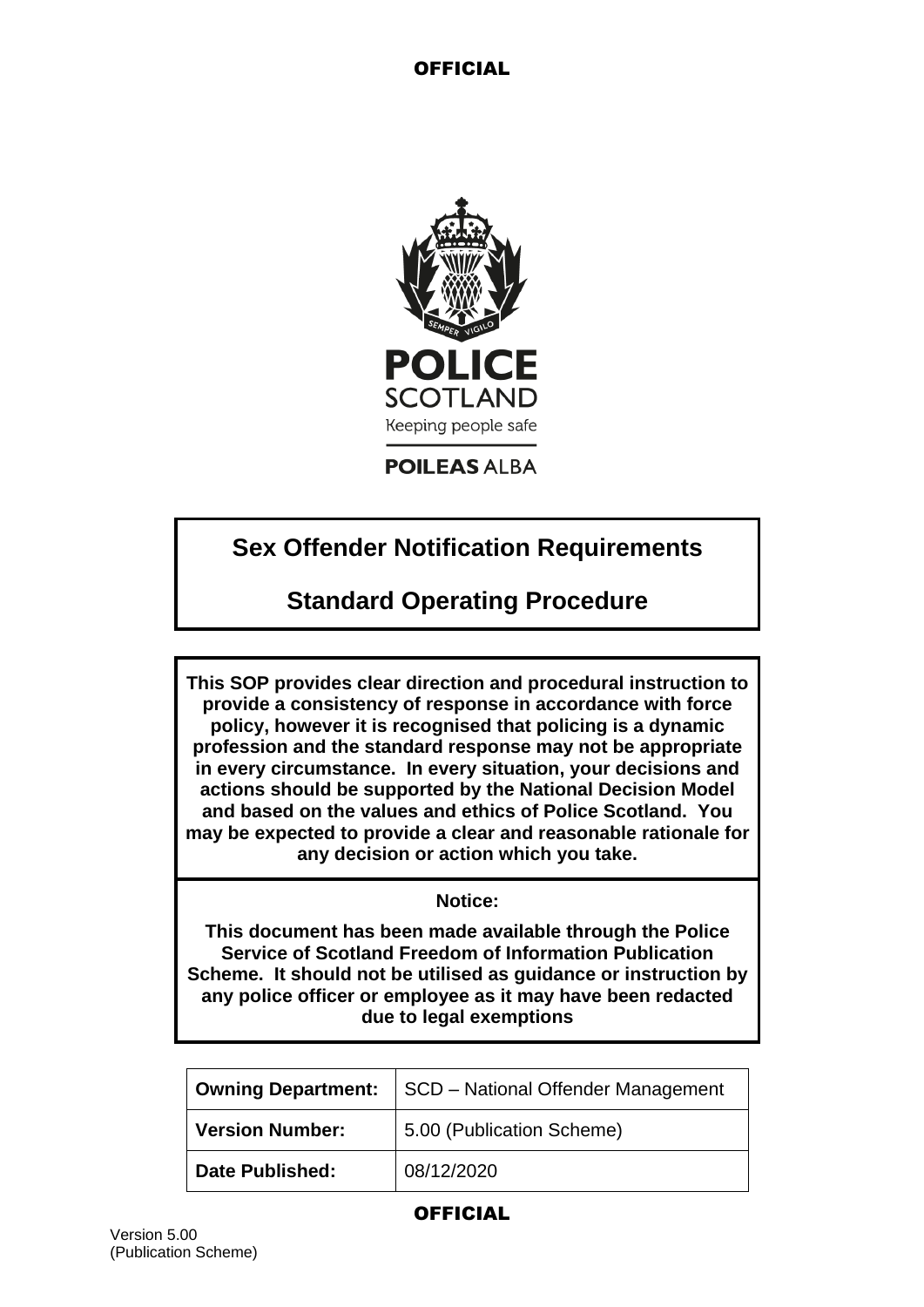## **1. Purpose**

The purpose of this Standard Operating Procedure (SOP) is to detail the obligations placed on Registered Sex Offenders by the Sexual Offences Act 2003 and the expected policing response to processing Registered Sex Offenders (RSO) attending at Prescribed Police Stations in order to comply with the Sex Offender Notification Requirements (SONR) of Part 2 the Sexual Offences Act 2003.

This SOP is supported by the Offender Management Toolkit which provides practical advice and guidance for officers involved in the management of RSOs and other types of offenders.

## **2. What is a Registered Sex Offender**

Any person who has received a conviction or finding, in respect of a specified sexual offence under Schedule 3 the Sexual Offences Act 2003, is subject to the Sex Offender Notification Requirements (SONR) and referred to as a Registered Sex Offender (RSO). Persons may also become subject of SONR by virtue of certain civil and preventative orders which are deemed necessary to assist in the management of offenders. Full details of Civil/Court Orders can be found at Offender Management Toolkit – Civil and Preventative Orders.

RSOs are required to attend **in person** at a Prescribed Police Station to notify certain personal details, along with any subsequent changes to those details. This is more commonly referred to as Sex Offender Registration.

A RSO is required to comply with SONR for the following purposes:

- Initial Notification
- Notification of any change to previously notified details;
- Periodic (Annual) Notification:
- Notification of Foreign Travel.

Failure to comply with SONR is an offence punishable by imprisonment under Section 91 the Sexual Offences Act 2003, and carries a power of arrest.

Further information can be found at Offender Management Toolkit - Legislation.

## **3. Requirements placed on a RSO**

### **Initial Notification**

RSO must attend a Prescribed Police Station within 3 days of either conviction for the offence which placed them on the register or of being released from custody following this conviction, with date of conviction or release being day 1. They do not have to make another Initial Notification if, because of another conviction, they are already subject to the SONR.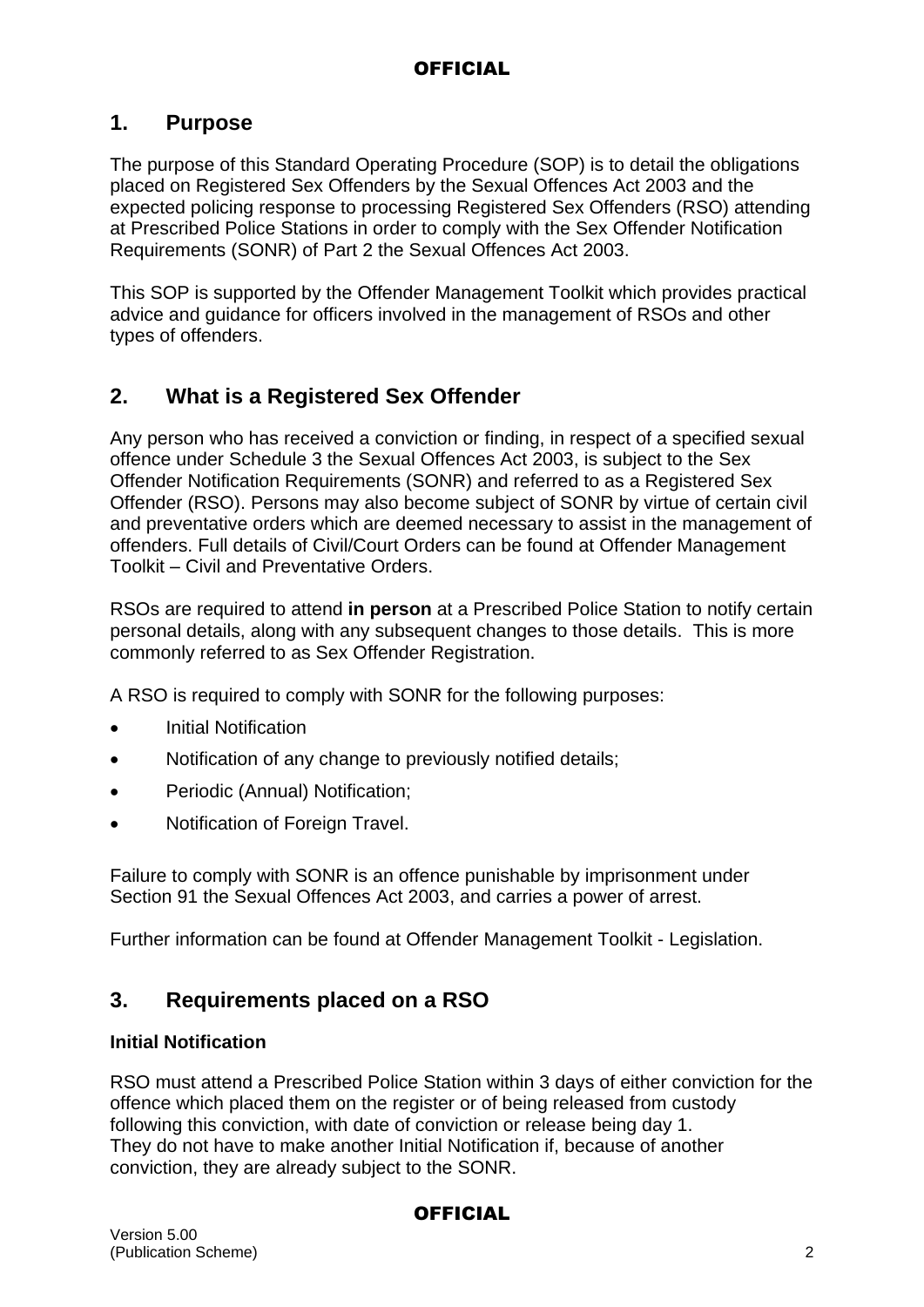They are required to provide the following notifiable information:

**Name**

Name on date of conviction, notification and any other names used

- **Date of Birth**
- **National Insurance Number**

## **Home Address**

Sole or main residence in the UK or in circumstances where the offender is of no fixed abode (NFA), the location of a place within the UK where they can regularly be found. NFA re-notifications must be completed every seven days.

**Any Other Address(es)** where the offender regularly stays or resides.

## **Passport Details**

Issuing authority, passport number, dates of issue and expiry and name and date of birth given as being those of the passport holder.

The RSO **must** produce each passport (or equivalent document) held by them if requested to do so by a police officer or other authorised person.

## **Bank Details**

(including personal, joint and business accounts)

Name and address of relevant bank, credit card company or building society, name(s) on account, business name (if a business account), type of account, account numbers and sort codes, type of card, card numbers (16 digit number) and valid from and valid to dates.

## **4. Notification of Changes to Notifiable Details**

RSO must attend a Prescribed Police Station within 72 hours of the occurrence of any of the following;

- Use of any **name**, not previously notified to police;
- Any **change** to home **address**, including whether they have become no fixed abode;
- If not previously notified, **any address** at which they have resided or stayed, anywhere in the UK for a period of **seven days or more** within a 12-month period;
- Any **release from custody or release** from detention in hospital;
- Any **loss** or **ceasing of use** of a **passport** previously notified to Police;
- Receipt of a **new passport** The RSO **must** produce each Passport (or equivalent document) held by them if requested to do so by a police officer or other authorised person*.*
- Any **changes** to **financial details** provided at initial notification (for example, the closure of an existing account or the opening of a new one, new bank or credit card issued, etc.)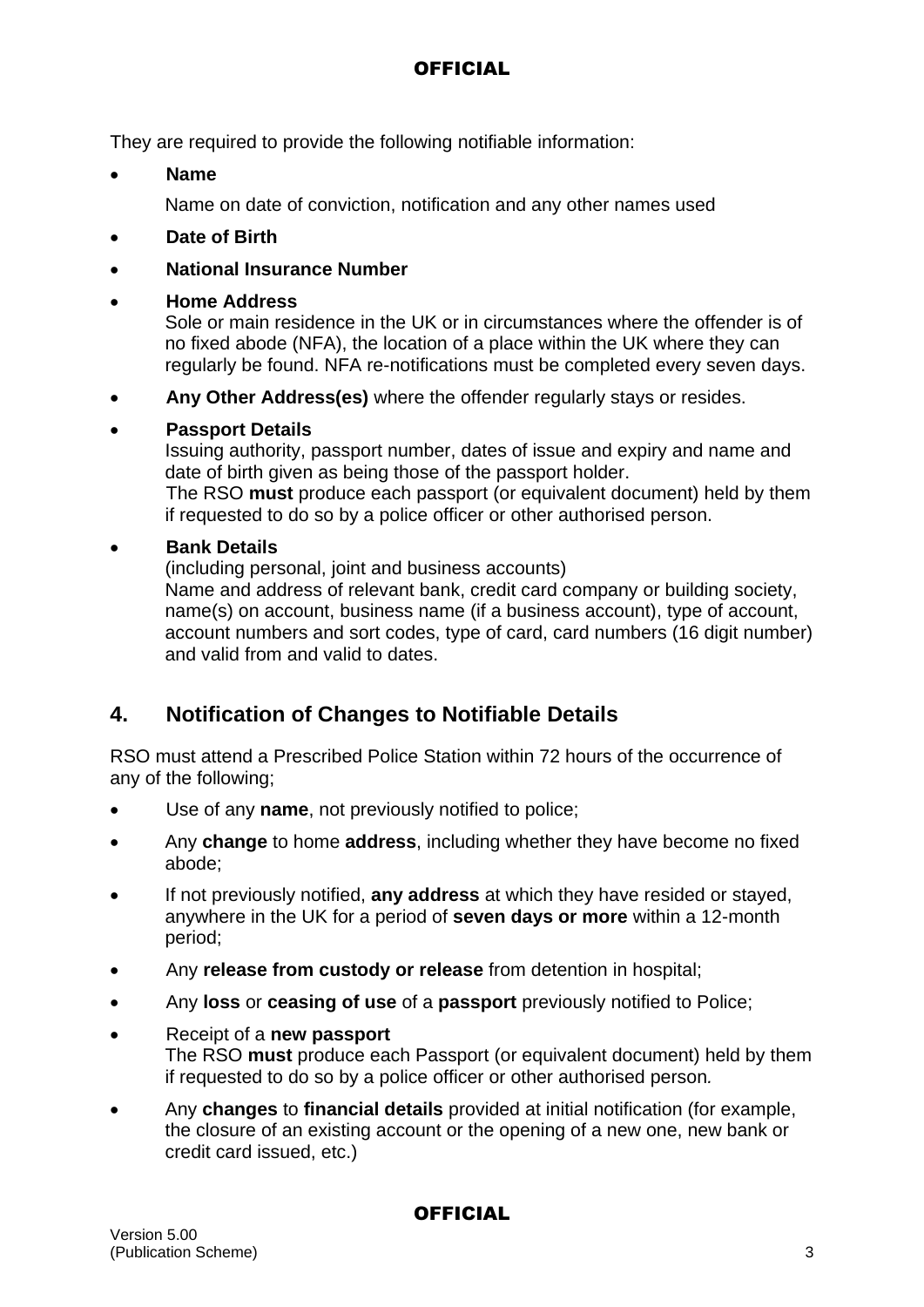With regard to change of name or address, notification can be made before the change occurs, however, in these circumstances the RSO must also specify the date when the change is expected to take place.

If a notified change does not subsequently occur within three days of the date it was intended to, the RSO **must** notify that the change did not take place and must do so **within six days** of the intended date of change previously notified.

## **5. Periodic (Annual) Notification**

RSO must attend a Prescribed Police Station and re-notify all notifiable information within 12 months of their last notification. This is known as their periodic (annual) notification.

If at the time the period notification is due the RSO is outside the UK then they must make the notification within 72 hours of their return to the UK.

## **6. Notification of Foreign Travel**

A RSO intending to travel out with the UK for **any** period of time is required to notify their travel plans at a Prescribed Police Station **at least seven days prior to departure** as per Sexual Offences Act 2003 (Travel Notification Requirements) (Scotland) Regulations 2004 (as amended). Foreign travel can be notified with less than seven days' notice (but no less than 12 hours before departure), only if the RSO has a reasonable excuse for not complying with the seven day notification requirement.

An RSO is **not prohibited** from travelling overseas.

The RSO must provide the following:

- Name, date of birth and current home address
- Date and place of departure from UK
- Initial country travelling to and arrival point. If travelling to more than one country the intended date and point of arrival for each (where known)
- Dates on which intending to stay in any of the countries visited (where known)
- Details of carrier or carriers being used to travel to and from the UK and between other countries (where known)
- Details of accommodation arrangements in all countries being visited (where known)
- Date of return to the UK and point of arrival (where known) Notify any changes to previously notified travel at the time of the changes and not less than 12 hours of intended departure, and
- Notify the date returned and point of arrival within a period of 3 days (72 hours) of arrival to the UK if this was not notified prior to departure. This notification must be made even where the offender intends to leave the UK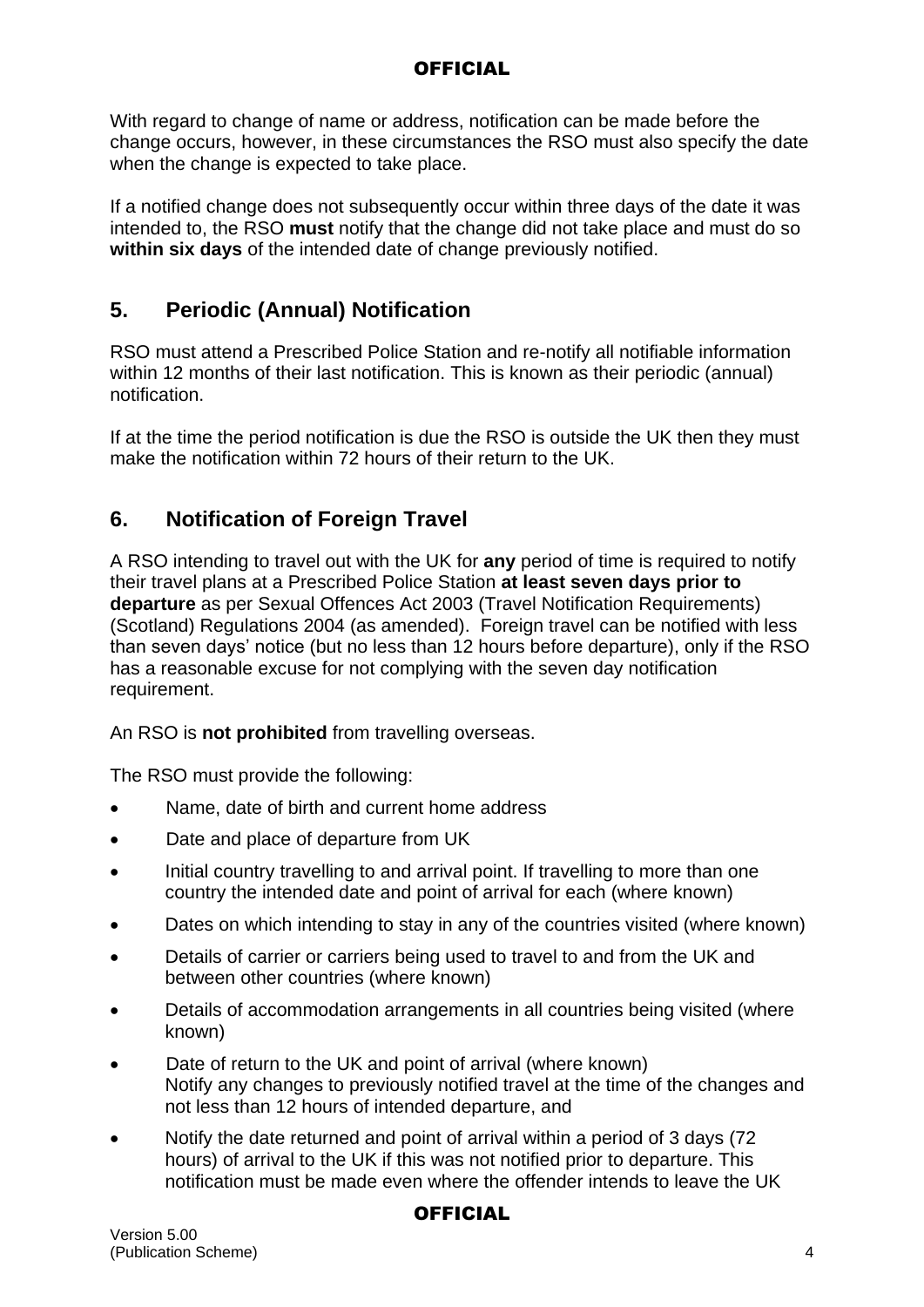within the 3 day period.

## **7. Police Roles & Responsibilities**

### **Public Counter Staff - General Overview**

Officers/Police staff must be mindful of organisational and professional expectations, everyone has the right to be treated with dignity and respect and to be provided with equality of opportunity from their initial point of contact with Police Scotland. Consideration should be given to consulting the Equality, Diversity and Dignity (Police Officers and Authority/Police Staff) SOP, and where necessary the Appropriate Adult SOP for RSOs requiring assistance or support to comply with their SONR, examples may include impaired sight or hearing, language and cultural considerations, etc.

All **Initial**, **Changes to Notifiable details** and **Periodic Notifications** must be recorded on Sex Offenders Notification – Part 2 of the Sexual Offences Act 2003 Form: 117-012.

All **Foreign Travel Notifications** must be recorded on Foreign Travel Notification by a Registered Sex Offender Form 117-013.

**Both** notification forms include a detailed copy of the legislative requirements placed on the RSO.

Officers/Police Staff must consider the following when dealing with an RSO attending a Prescribed Police Station to comply with their SONR:

- RSOs attending stations that are not Prescribed should be directed to the nearest Prescribed Police Station with their name, address and contact number being noted and provided to the Divisional Offender Management Unit (OMU).
- All RSOs must be dealt with and **never asked to return when someone is available to deal with them**. By attending for the purposes of notification, the RSO has complied with their obligation under the Act. It is therefore **imperative** the required information is obtained on **every** occasion they attend for the purposes of SONR.
- Complete the form personally, **with corroboration. Do not** hand to offender to complete.
- If unable to provide all of the required information, the form should still be completed and RSO instructed to return to re-notify the missing information.
- Check CHS/PNC to ascertain if wanted/missing or subject of Sexual Offences Prevention Order (SOPO).
- Offer the RSO the opportunity to sign the notification form. There is no legal obligation for them to sign. Failure to sign is not an offence and does not invalidate the form.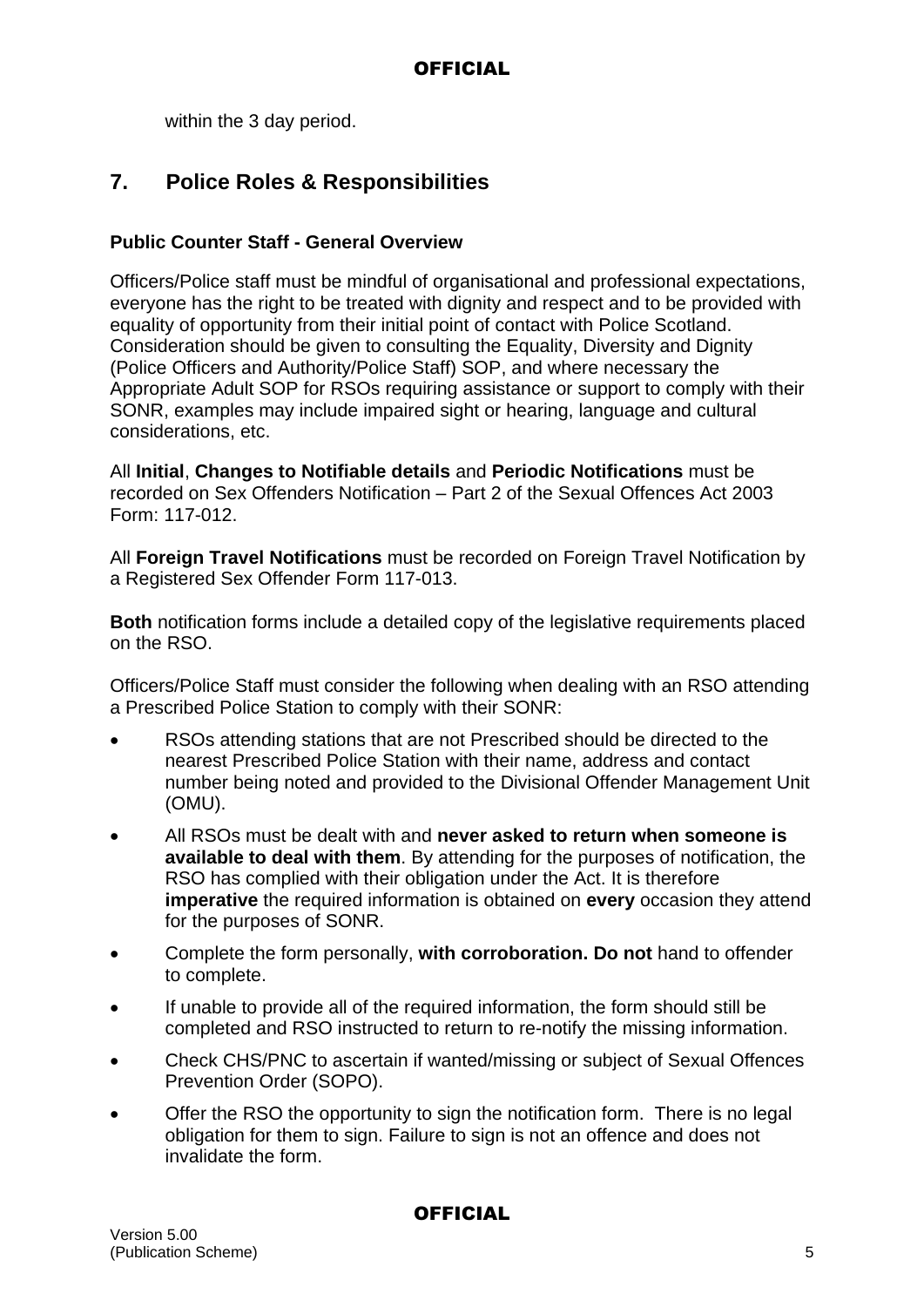- The RSO **must** be offered a copy of the completed form and legislative requirements **on every occasion.**
- **Both** notification forms contain mandatory and non-mandatory information. The RSO should be informed they are not legally required to provide the nonmandatory information and failure to provide it is not an offence. Nonmandatory should always be asked for and all responses noted including refusals.
- All completed notification forms must be passed to the divisional OMU at the earliest opportunity (via email / phone call etc.) **before sending the original via internal mail.**
- Officers/Police Staff may be required to attend court and give evidence in any subsequent breach of SONR proceedings.

#### **Public Counter Staff - Initial, Changes to Notifiable details and Periodic Notifications**

In addition to the general overview, the following should be considered in respect of Initial Notifications, Changes to Notifiable details and Periodic Notifications:

 The paragraph within the Monitoring section of Sex Offenders Notification – Part 2 of the Sexual Offences Act 2003 Form 117-012 **must** be read to the RSO **on every occasion** and form signed accordingly by Officers/Police staff. The following should be considered:

On occasion it may not be appropriate to read the statement/complete the notification process due to privacy issues, if so efforts should be made to complete it somewhere more suitable.

- If there is a valid reason for the statement not being read out this must be documented on the form within the Other Relevant Information section and highlighted to the relevant OMU. If this occurs inform the RSO they need to read the monitoring statement themselves at the time and offer them a copy of the form. (Noting the reason on the form).
- Section 87(5A) of the Sexual Offences Act 2003 provides that a RSO when attending a Prescribed Police Station for the purposes of an Initial, Change of Notifiable Details or Periodic Notification **must**, if requested to do so by an Officer/Police Staff, allow the Officer/Police Staff to take the following:
- **•** Fingerprints
- Photograph & photograph any part of RSO (i.e. scars, tattoos)
- DNA
- Review CHS/PNC and obtain DNA, if DNAC is not recorded and take fingerprints and photograph if not previously obtained. Should trained officers/facilities be unavailable to complete these tasks, OMU should be informed. If OMU are off duty inform them at the earliest opportunity and detail on the notification form that fingerprints and photographs were not taken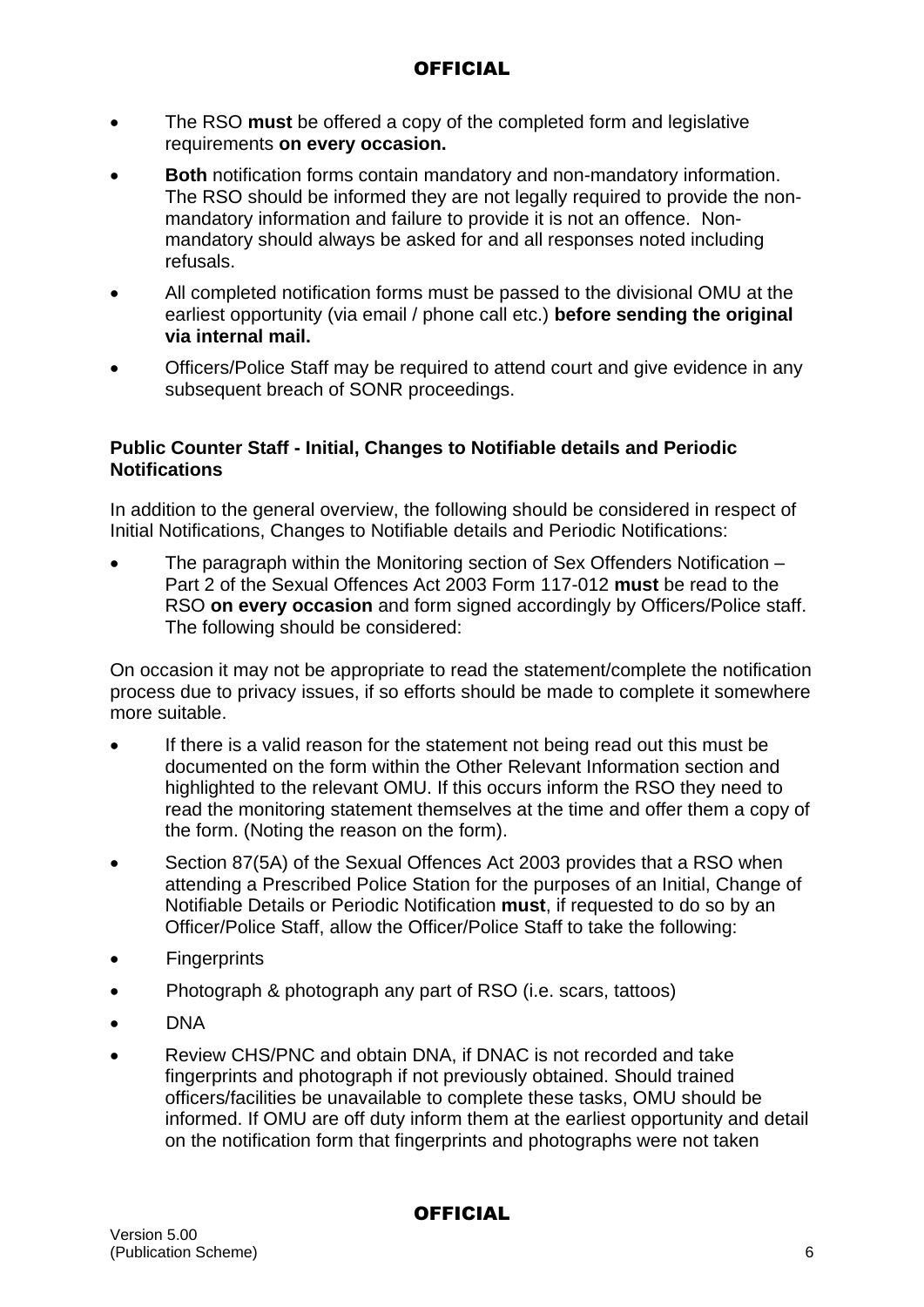- Verify the identity of the RSO by viewing the image held on CHS or Scottish Intelligence Database (SID). If the image cannot be compared, is so old or where there is any doubt regarding identity, the RSO **must** be fingerprinted and photographed. All RSOs **must** be photographed a minimum of every 12 months or if their appearance changes.
- Inform RSO before they leave the station they **must** re-notify their details annually, within 12 months of initial notification or 12 months from the last time they notified.

### **Public Counter Staff – Foreign Travel Notifications**

In addition to the general overview, the following should be considered in respect of Foreign Travel Notifications:

- Complete Form 117-013 Foreign Travel Notification by a Registered Sex Offender Form. An RSO is **not prohibited** from travelling overseas.
- Verify identity by comparing image held on CHS or SID or with any documentation provided by the RSO.
- Section 2 of the form asks for additional information, RSOs are not legally obliged to provide it but **must** be asked for it:
	- o Purpose of visit
	- o Are they subject to any licence conditions or order that prevents them from leaving the UK or visiting a particular country?
	- o Mode of transport to departure point
	- o Booking reference number/flight number/agent
	- o Name of travelling companion(s)
- RSOs cannot be prevented from travelling simply because they are unable to provide the information required. However, they are in breach of requirements if they hold the relevant information and fail, without reasonable cause, to disclose it.
- Notification of foreign travel has no impact on the RSOs Periodic Notification date.

### **Custody Suite Staff**

Any Officer/Police Staff trained in the taking of physical samples can take fingerprints and photographs from a RSO as part of their Initial, Change to Notifiable Details or Periodic Notification.

Fingerprints can be obtained either through Livescan or paper. Livescan prints can be stored in the usual manner, having first identified the RSO by adding Registered Sex Offender Notification to the charge section of the Livescan input, **prior** to taking the prints. If available, include the Crime Reference Number for the RSO's index offence.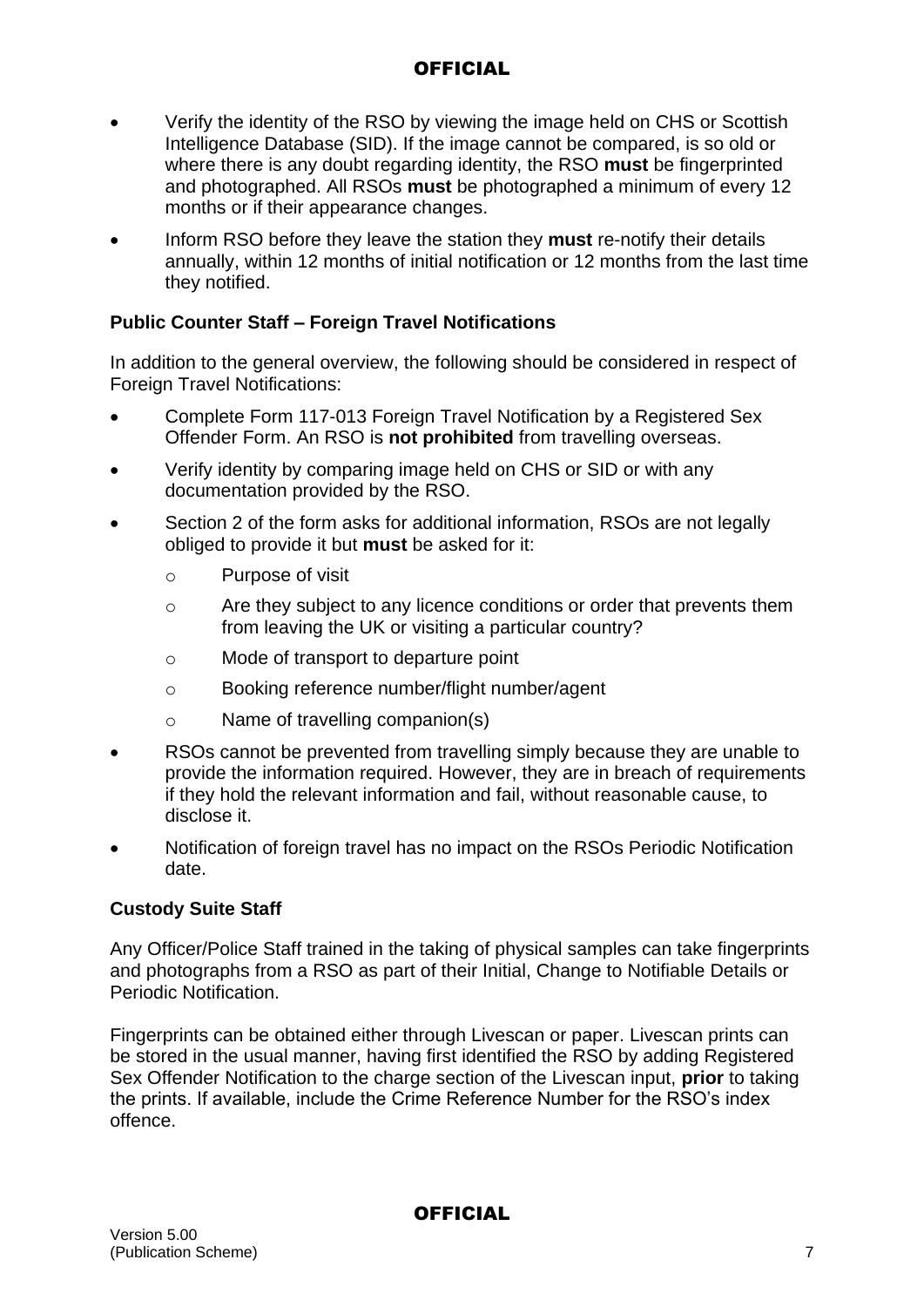Paper fingerprint forms should also detail that they have been obtained for the purpose of Sex Offender Notification Requirements by adding similar wording and relevant Crime Reference Number and should be forwarded to:

Forensic Services SPA – Fingerprints Scottish Crime Campus Craignethan Drive Gartcosh G69 8AE

### **Offender Management Unit (OMU) Officers**

OMU officers must consider the following in respect of RSOs and SONR:

#### **SONR**

- Can complete RSO notifications at [Prescribed Police Stations.](https://www.legislation.gov.uk/ssi/2017/285/pdfs/ssi_20170285_en.pdf)
- Upon receipt, quality check completed notification forms and forward a copy via e-mail to the allocated 'ViSOR Support Officer' and local CHS/PNC record keeper. Any identified issues should be highlighted locally and addressed.
- Ensure all notifications and associated information are recorded on ViSOR.
- Ensure **all** completed notification forms are stored securely, as they may be required as a production should a breach of notification requirements be identified.
- Ensure any issues with Prescribed Police Stations are reported to the National Offender Management Unit.

#### **Notification Information Leaflets**

- Provide every RSO with an Information for Persons Subject to the Notification Requirements of the Sexual Offences Act 2003 leaflet and explain the contents to them. This is a user-friendly guide to assist understanding of the SONR but **is not a legal document**. It is the RSOs responsibility to comply with the requirements of the Sexual Offences Act 2003. The leaflet does not provide comprehensive information regarding legal requirements in terms of the Sexual Offences Act 2003.
- Consideration must be given to the individual needs of the RSO when executing this process. Considerations should be given to consulting the Equality, Diversity and Dignity (Police Officers and Authority/Police Staff) SOP. Although out with the Criminal Justice Process and Appropriate Adult Scheme, officers should consider another appropriate person such as Social Worker, health professional, care staff etc. for offenders where it is deemed necessary or have a translator present when issuing the leaflet to those RSOs who do not speak English.
- An Execution of Service Form must be completed to verify the RSO was issued with the leaflet. The RSO should be asked to sign this but is under no legal obligation to do so. Failure to sign does not invalidate it and is not an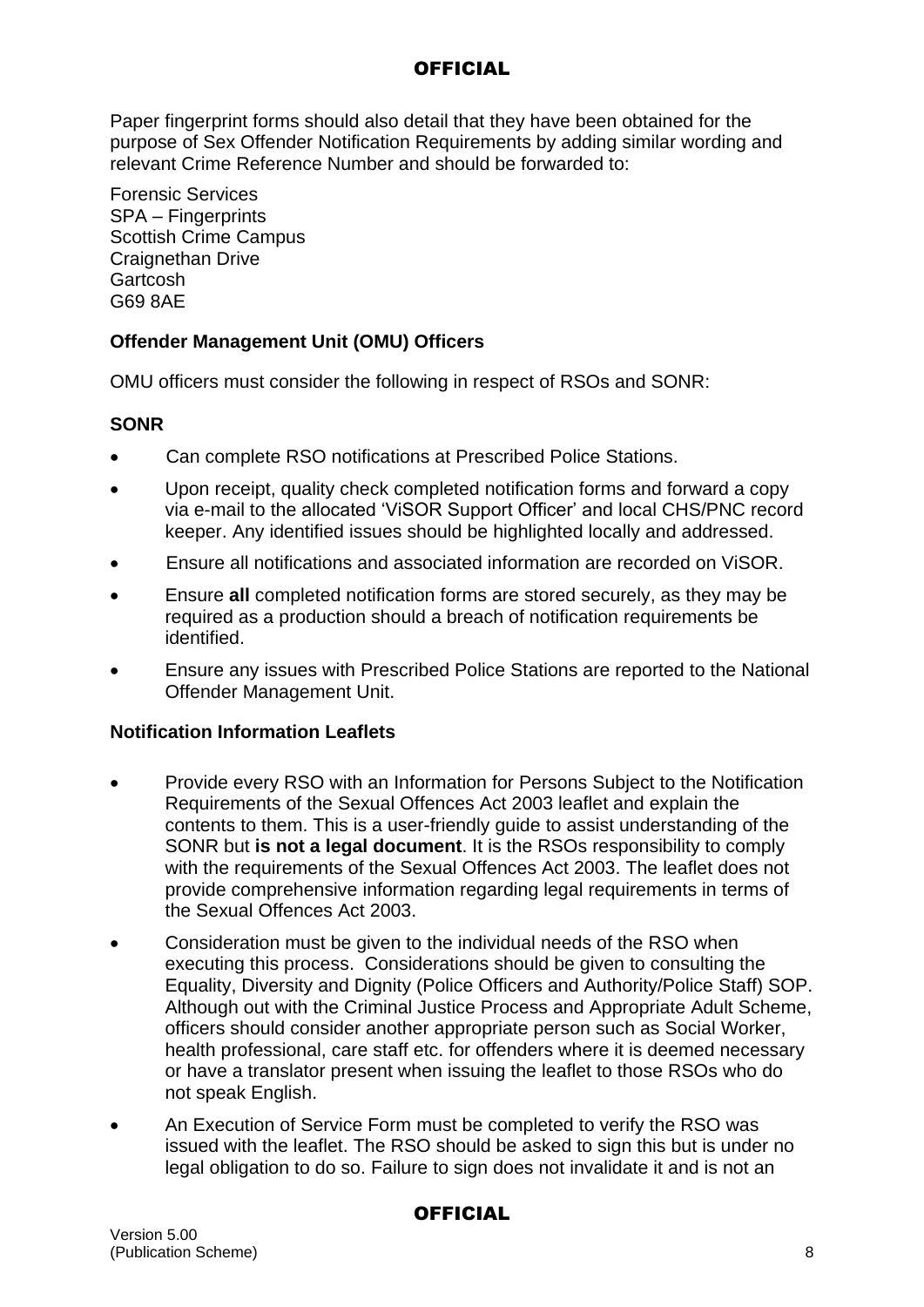offence. The completed form must be retained within the RSOs hard copy file and an **Activity Log** raised on **ViSOR** as follows:

### **Activity Type** – Information

**Headline Comment** – Notification Information Leaflet – Execution of **Service** 

Record the date and time of service along with the details of the officers serving it and any other pertinent information.

### **DNA & Fingerprints - Resampling of RSOs**

Section 19AA of the Criminal Procedure (Scotland) Act 1995 provides that when a RSO has complied with the SONR process and it is later discovered certain physical data (fingerprints, palm prints, other external body prints, and DNA) have been lost, destroyed or insufficient for analysis then the RSO can be instructed to attend a Police Station for the purpose of obtaining the required sample.

OMU officers must complete a Registered Sex Offender – Physical Data Notification Form and serve it personally on the RSO, giving them at least 7 days notice of the time, date and place where the sample will be obtained. Failure to comply with this request is an offence and they can be arrested without warrant.

### **ViSOR Support Officers (VSOs)**

On receipt of notification forms, VSOs undertake quality and compliance tasks as detailed within the Guidance for Visor Support Officers.